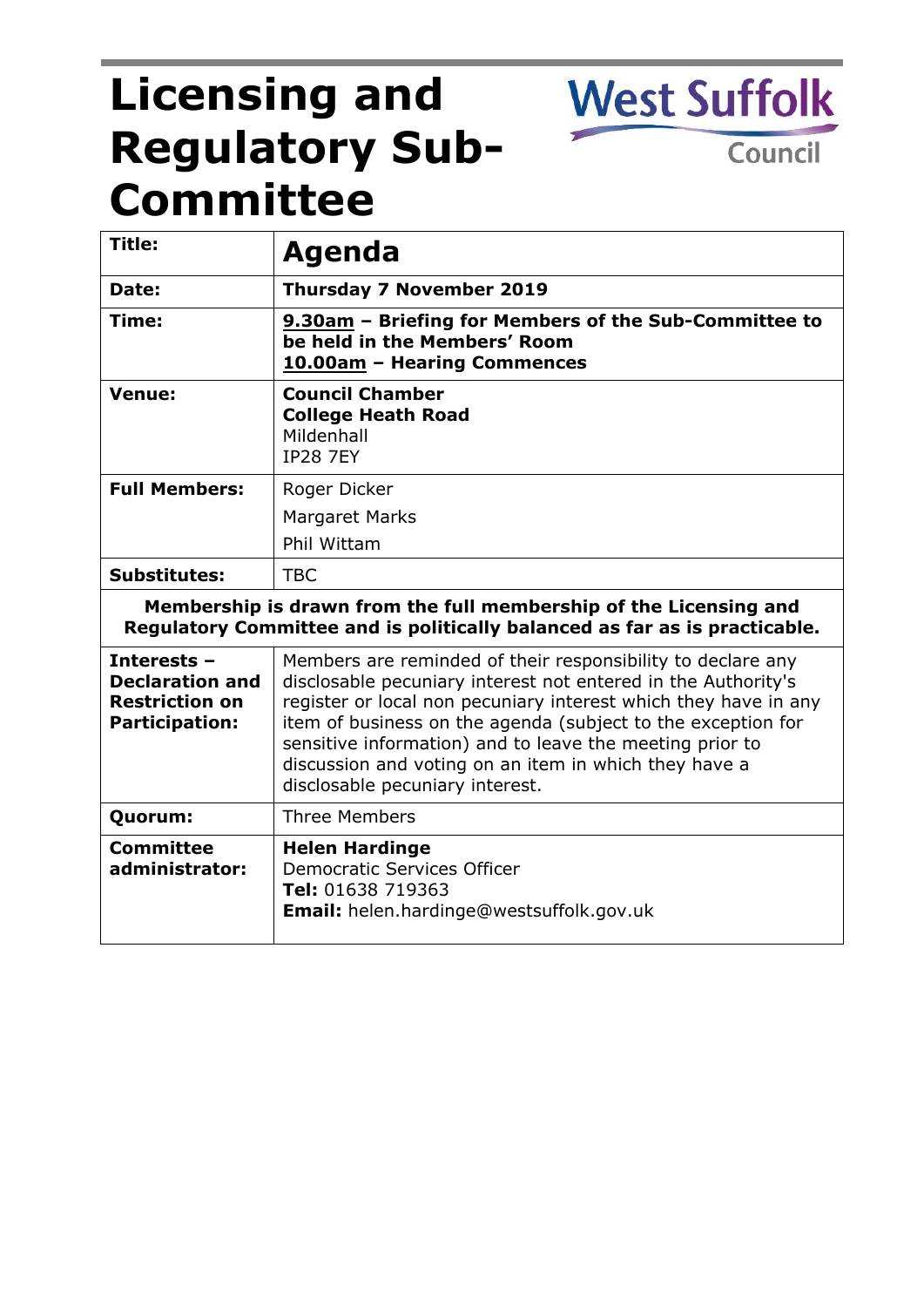*Page No*



## **PROCEDURE FOR THE CONDUCT OF SEX ESTABLISHMENT LICENSING HEARINGS**

## **Procedure**

- 1. The Chair should ask whether the applicant, if unaccompanied, was aware that they could be represented.
- 2. The Chair should introduce those present at the meeting and state their position if Officers.
- 3. The Chair should then request the appropriate Officer of the Council to outline the matter under consideration.
- 4. The Applicant should then present their opening submission.
- 5. Members of the Committee and Council Officers will then have the opportunity to question the applicant regarding their opening submission.
- 6. Anyone who has submitted a representation would then be invited to address the Committee in relation to the relevant parts of their previously submitted representation. This may be subject to a time limit, which will be advised in advance of the hearing.

**N.B**. This will occur only if Chair has exercised his/her discretion to allow Objectors to address the Committee. As case law and legislation restricts objectors addressing the Committee, the Committee and the applicant are not permitted to ask questions of the objectors.

- 7. The applicant should then present their main submission which should include their response to objections, and call any necessary witnesses.
- 8. Members of the Committee and Council Officers will then have the opportunity to question the applicant regarding their main submission.
- 9. The applicant will then have the opportunity to sum up and generally have the right of final reply.
- 10. The Committee will then retire to obtain legal advice (see note i). The Legal Officer will retire with them.
- 11. The Committee will, unless an adjournment or deferral is necessary, return and the Decision will be read out.

#### NOTES:

Note i – Exclusion of the Public Procedure: - Paragraph 5 of Part 1 of Schedule 12A Local Government Act 1972, as amended. (Chair will call for a proposal to exclude press and public, followed by a Seconder and vote will be taken.)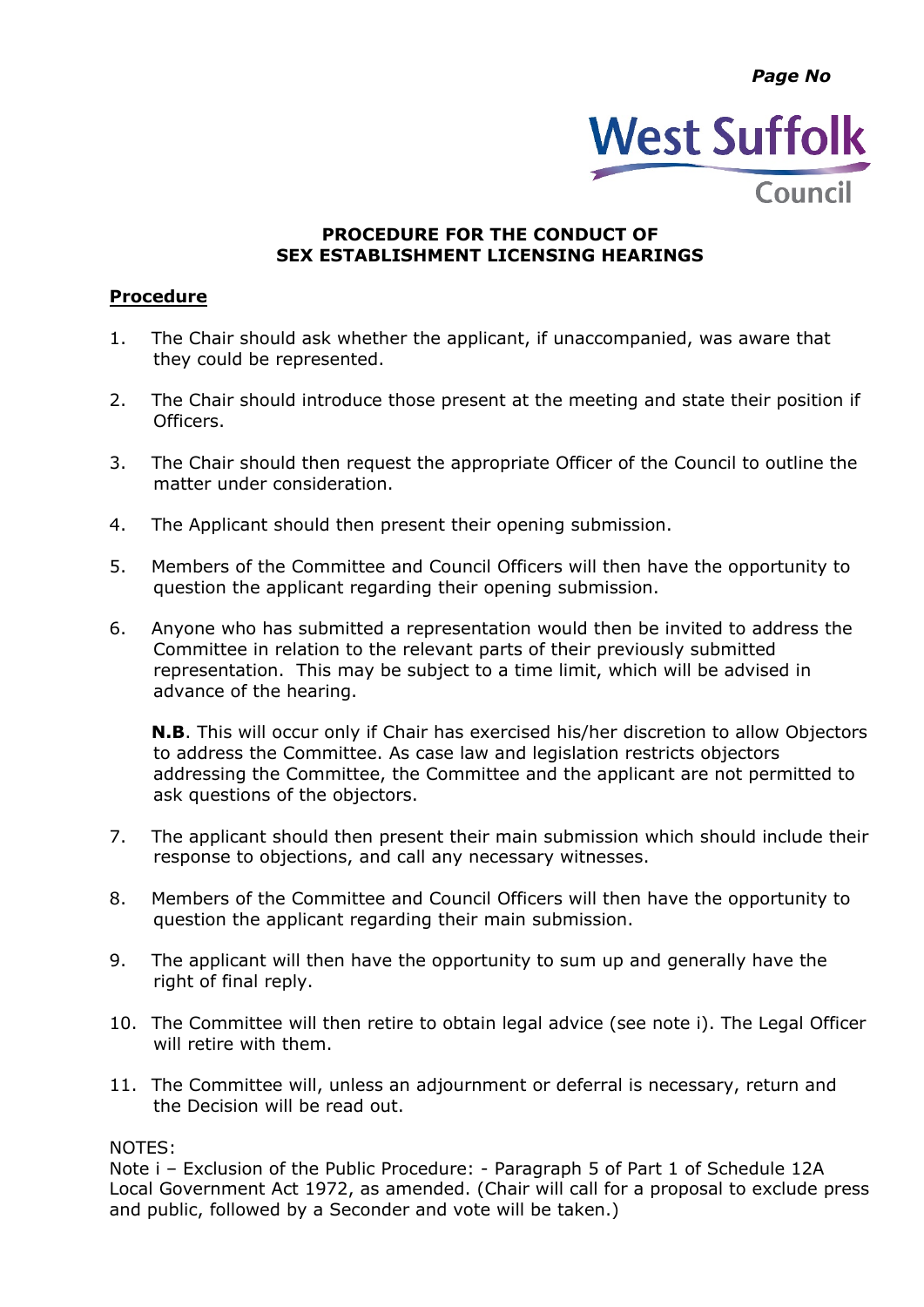## **GENERAL**

- 1. The case for any party should only be put in the presence of the others, unless one party voluntarily chooses to leave the meeting. It is vital that all Members of the Committee present at the opening of the meeting remain present throughout the hearing, any Member arriving after consideration of the item has commenced should not take part in deliberations.
- 2. Members of the Committee should, during the hearing, confine themselves to questions and not embark upon discussion of the merits of the application.
- 3. Applications for adjournments should be granted if refusal would deny the applicant a fair hearing.
- 4. The Chair may after consultation with the Solicitor present at the meeting vary the provisions of this Code of Conduct if deemed appropriate in the particular circumstances of an item of business being considered by the Committee.
- 5. The Chair's ruling, in relation to this code and the conduct of the hearing, is final.